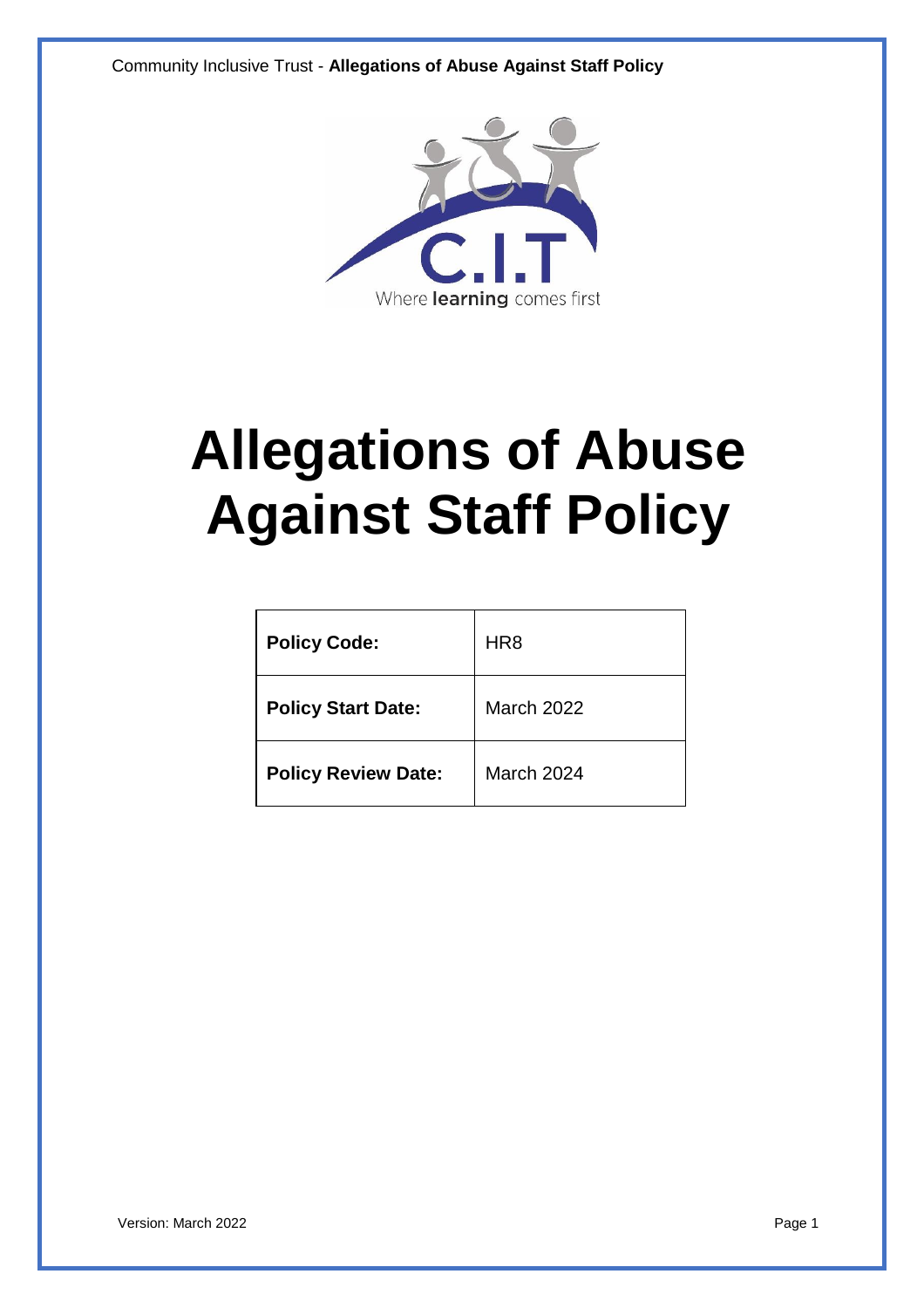## **Table of Contents**

| <b>Section</b>                                     | Page           |
|----------------------------------------------------|----------------|
| <b>Statement of intent</b>                         | 3              |
| 1.<br><b>Policy Statement</b>                      | $\overline{3}$ |
| 2. Definitions                                     | 3              |
| 3. Implementation, Roles and Responsibilities      | $\overline{5}$ |
| 4. Aims                                            | 6              |
| 5. Dealing with Allegations of Abuse               | 6              |
| 6. Physical Intervention                           | 6              |
| 7. Supply Staff                                    | $\overline{7}$ |
| <b>Procedures</b>                                  | 8              |
| <b>Reporting Allegations</b><br>8.                 | 8              |
| 9. Initial Investigation of an Allegation          | 8              |
| 10. Investigation of an Allegation                 | 9              |
| 11. Investigation Outcome                          | 10             |
| 12. Timescales                                     | 11             |
| 13. Oversight and Monitoring                       | 11             |
| 14. Suspension                                     | 12             |
| 15. Information Sharing                            | 13             |
| 16. Resignation                                    | 14             |
| 17. Action Following a Criminal Investigation or a | 14             |
| Prosecution                                        |                |
| 18. Record Keeping                                 | 15             |
| 19. Action on Conclusion of a Case                 | 15             |
| 20. Reflection and Further Action                  | 16             |
| 21. References                                     | 16             |
| <b>Supporting those involved</b>                   | 17             |
| 22. Supporting the Accused                         | 17             |
| 23. Support the Parents                            | 17             |
| 24. Supporting the Child                           | 18             |
| 25. Review and Monitoring                          | 18             |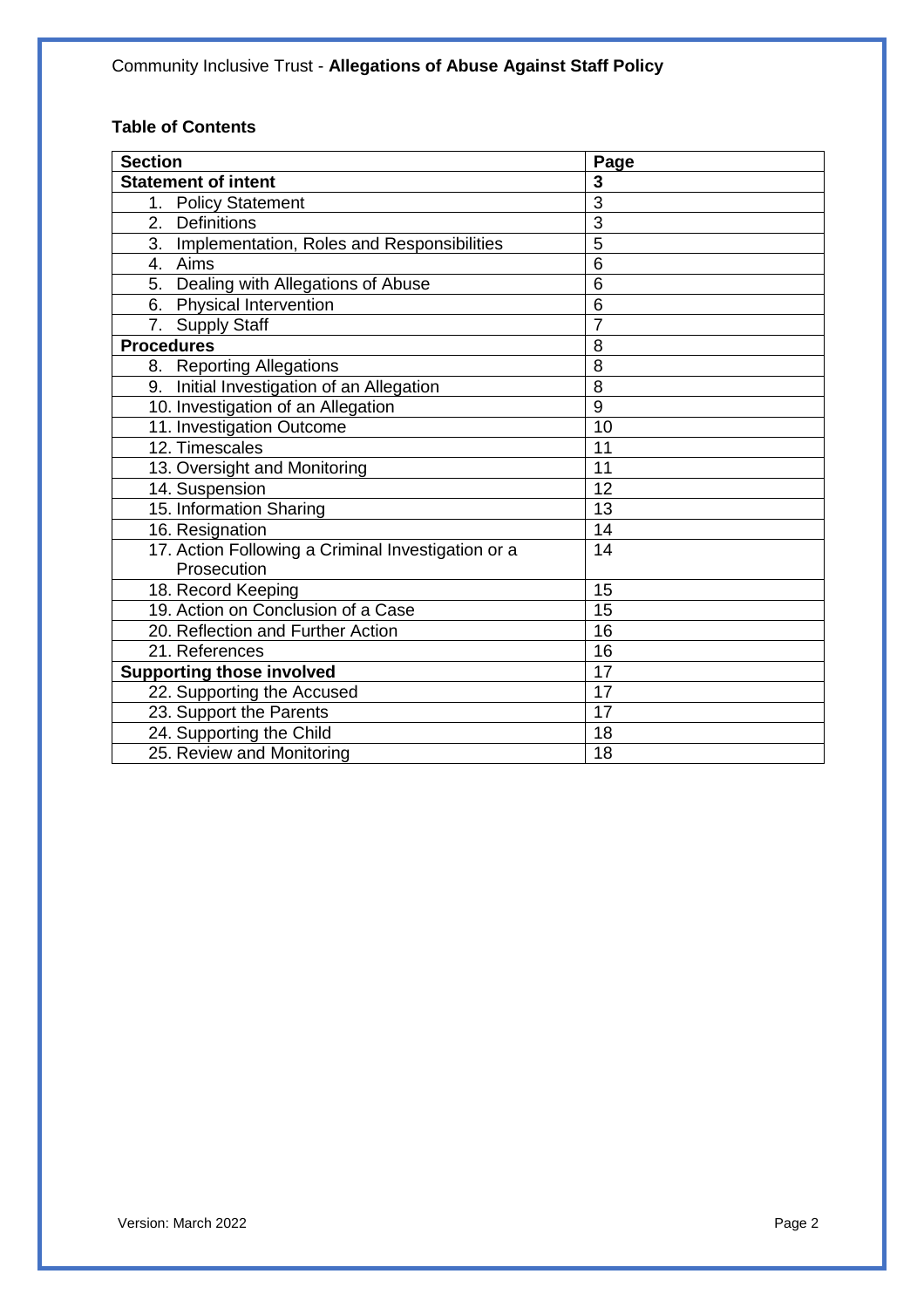## **Statement of Intent**

CIT takes its responsibility of care for pupils seriously. We will thoroughly investigate allegations of abuse against staff – this will be done in a fair way that does not prejudice either the pupil or the member of staff. Any investigation of an allegation of abuse will be made in line with this policy and we will provide both the accuser and accused with the support they require during the investigation.

The stipulations within this policy apply to all staff (including supply staff) and volunteers currently working in the Trust, irrelevant of whether the alleged abuse takes place on Trust premises.

#### **1. Policy Statement**

- 1.1. This procedure applies to all staff of Community Inclusive Trust. It outlines how allegations against members of staff will be dealt with in accordance with the following legislation:
	- Children Act 1989
	- Education Act 2002
	- Children Act 2004
	- Data Protection Act 2018
	- UK General Data Protection Regulation (UK GDPR)
	- DfE 'Keeping children safe in education'
	- DfE 'Working Together to Safeguard Children'
- 1.2. This policy operates in conjunction with the following policies:
	- School Child Protection and Safeguarding Policy
	- School Behaviour Policy
	- Disciplinary Policy
	- Whistleblowing Policy
	- Grievance Policy
	- Staff Code of Conduct

## **2. Definitions**

- 2.1. **Significant harm:** This is the threshold where compulsory social care intervention must take place – this was introduced by the Children Act 1989. Harm includes not only ill-treatment (including sexual abuse and non-physical forms of ill treatment), but also the impairment of physical or mental health and the impairment of physical, emotional, social or behaviour development.
- 2.2. **Abuse:** Abuse is a form of maltreatment of a child. Somebody may abuse or neglect a child by inflicting harm, or by failing to act to prevent harm. They may be abused by an adult or adults or another child or children, and abuse can be either physical, sexual, emotional harm, or a form of neglect. The definitions of different types of abuse are below:
	- 2.2.1. **Physical abuse:** A form of abuse which may involve hitting, shaking, throwing, poisoning, burning or scalding, drowning, suffocating, or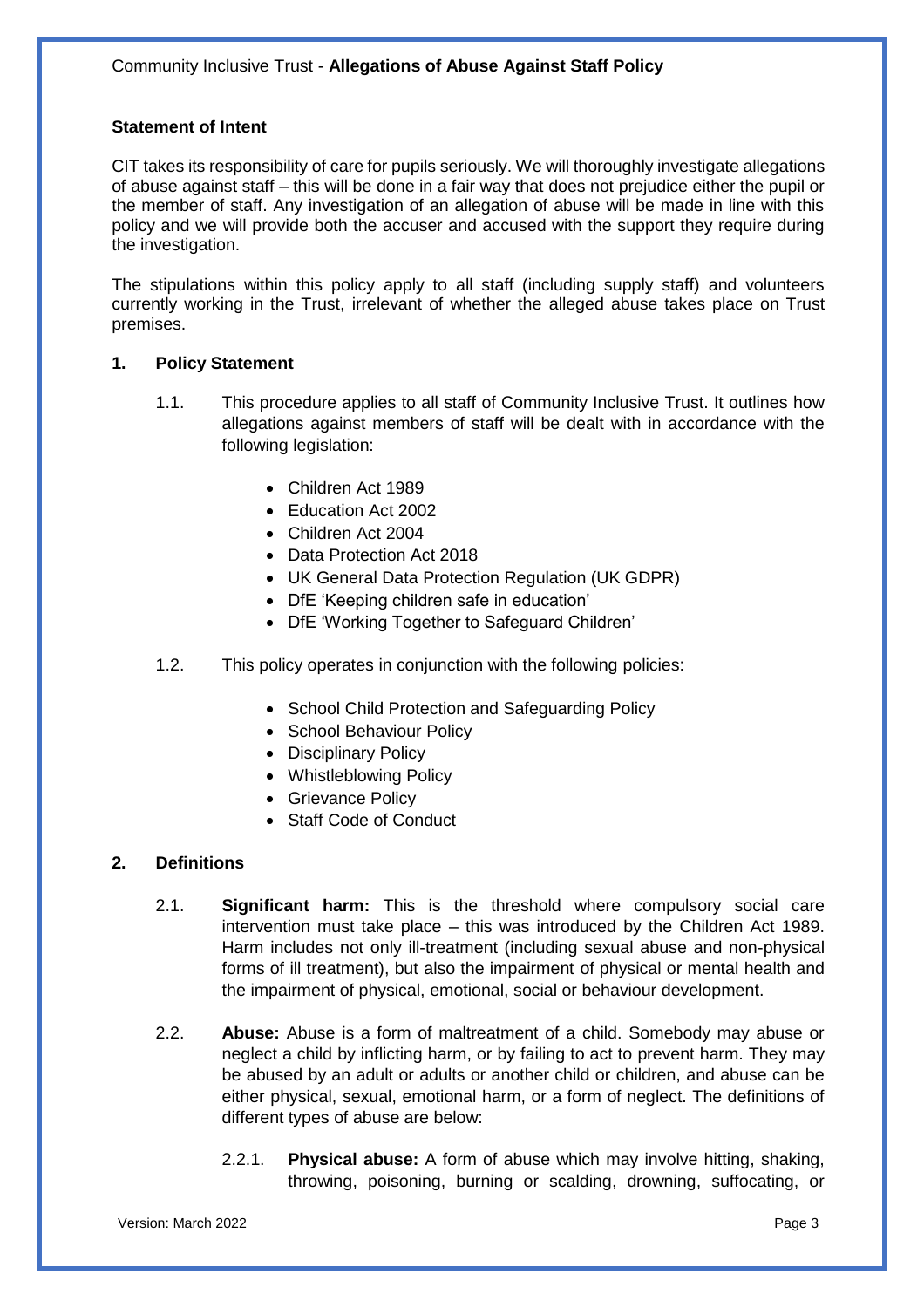otherwise causing physical harm to a child. Physical harm may also be caused when a parent fabricates the symptoms of, or deliberately induces, illness in a child.

- 2.2.2. **Emotional abuse:** The persistent emotional maltreatment of a child such as to cause severe and adverse effects on the child's emotional development. It may involve conveying to a child that they are worthless, unloved, inadequate, or valued only insofar as they meet the needs of another person. It may include not giving the child opportunities to express their views, deliberately silencing them or 'making fun' of what they say or how they communicate. It may feature age or developmentally inappropriate expectations being imposed on children. These may include interactions that are beyond a child's developmental capability as well as overprotection and limitation of exploration and learning, or preventing the child participating in normal social interaction. It may involve seeing or hearing the ill-treatment of another. It may involve serious bullying (including cyber bullying), causing children frequently to feel frightened or in danger, or the exploitation or corruption of children. Some level of emotional abuse is involved in all types of maltreatment of a child, although it may occur alone.
- 2.2.3. **Sexual abuse:** Involves forcing or enticing a child or young person to take part in sexual activities, not necessarily involving a high level of violence, whether or not the child is aware of what is happening. The activities may involve physical contact, including assault by penetration (for example rape or oral sex) or non-penetrative acts such as masturbation, kissing, and rubbing and touching the outside of clothing. They may also include non-contact activities, such as involving children in looking at, or the production of, sexual images, watching sexual activities, encouraging children to behave in sexually inappropriate ways, or grooming a child in preparation for abuse (including via the internet). Sexual abuse is not solely perpetrated by adult males. Women can also commit acts of sexual abuse, as can other children.
- 2.2.4. **Neglect:** The persistent failure to meet a child's basic physical and/or psychological needs, likely to result in the serious impairment of the child's health or development. Neglect may occur during pregnancy as a result of maternal substance abuse. Once a child is born, neglect may involve a parent or carer failing to: provide adequate food, clothing and shelter (including exclusion from home or abandonment); protect a child from physical and emotional harm or danger; ensure adequate supervision (including the use of inadequate care-givers); or ensure access to appropriate medical care or treatment. It may also include neglect of, or unresponsiveness to, a child's basic emotional needs.
- 2.3. **Position of trust:** Those working with children and young people should understand that they are in positions of power and trust in relation to these groups. There is potential for exploitation and harm to children and young people, and employees have a responsibility to ensure that an unequal balance of power is not used for personal advantage or gratification. Employees should always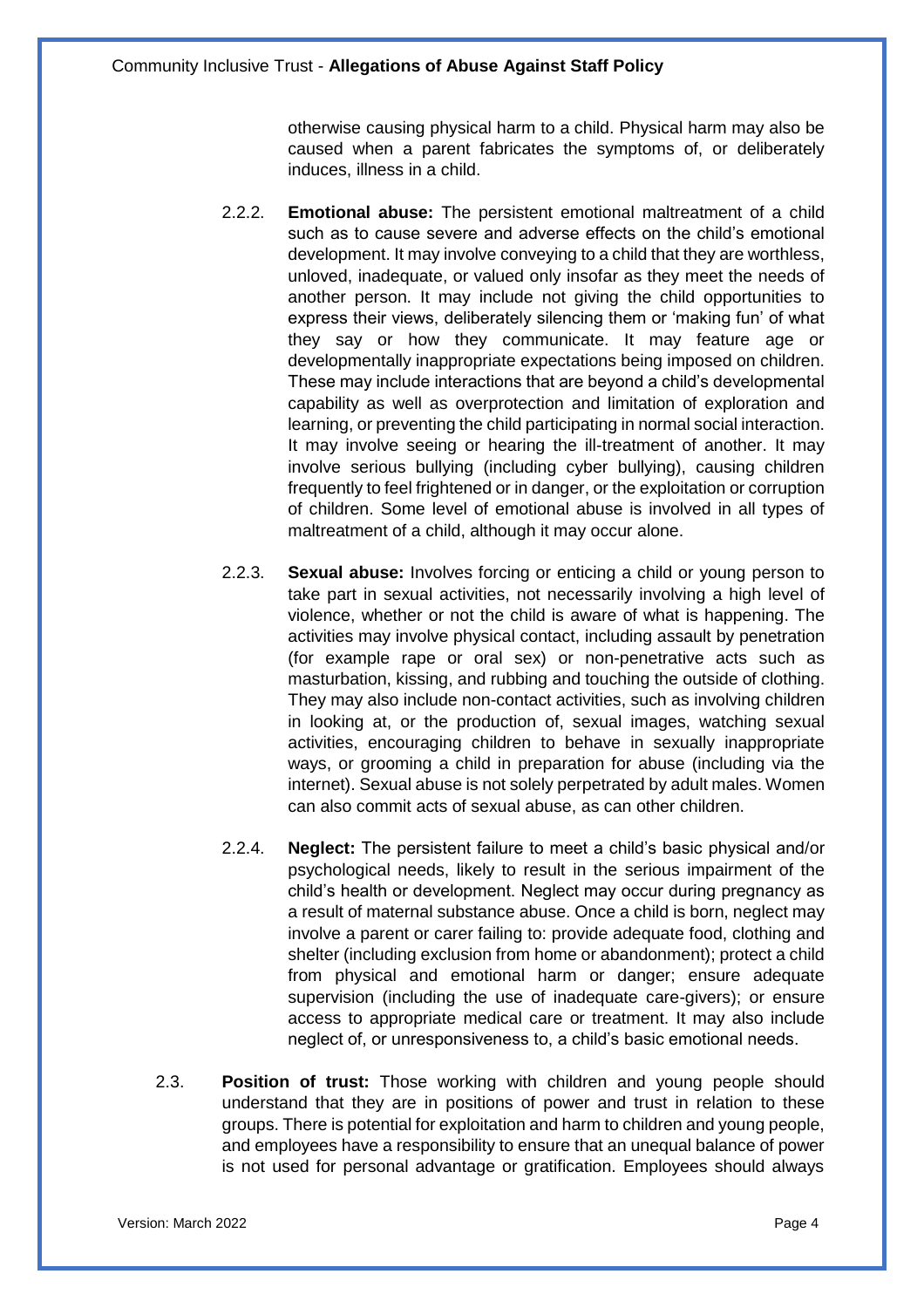maintain professional boundaries and avoid behaviour which might be misinterpreted by others.

2.4. **Publication:** Any speech, writing, relevant programme or other communication in whatever form, which is addressed to the public at large or any section of the public.

## **3. Implementation, Roles and Responsibilities**

- 3.1. The HR Committee has overall responsibility for the effective operation of this policy and for ensuring compliance with the relevant statutory framework. The HR Committee has delegated day-to-day responsibility for operating the policy and ensuring its maintenance to the Director of HR.
- 3.2. Managers have a specific responsibility to ensure the fair application of this policy and all members of staff are responsible for supporting colleagues and ensuring its success.
- 3.3. The Trust recognises that, as an employer, it has a duty of care to its staff. The Trust will ensure it provides effective support for anyone facing an allegation and will provide the member of staff with a named contact if they are suspended.
- 3.4. All staff are aware of their obligation to report allegations and raise concerns about the attitudes and actions of colleagues. This is made explicit in their safeguarding training which is delivered annually and in the Staff Code of Conduct.
- 3.5. Students are made aware of unacceptable behaviours in school through the Personal, Social, Health and Economic Education and the curriculum and know who they need to report this to.
- 3.6. This policy relates to the management of cases where an allegation might indicate a person would pose a risk of harm if they continued to work in regular or close contact with children in their present position, or in any capacity. It should be used in respect of all cases in which it is alleged that any member of staff or volunteer has:
	- behaved in a way that has harmed a child, or may have harmed a child.
	- possibly committed a criminal offence against or related to a child.
	- behaved towards a child or children in a way that indicates that they pose or may pose a risk to children.
	- behaved or may have behaved in a way that indicates they may not be suitable to work with children.

## **4. Aims**

4.1. To ensure that any allegation made against a member of staff or volunteer in the Trust is dealt with fairly, quickly and consistently, in a way that provides effective protection for children and at the same time supports the person who is the subject of the allegation.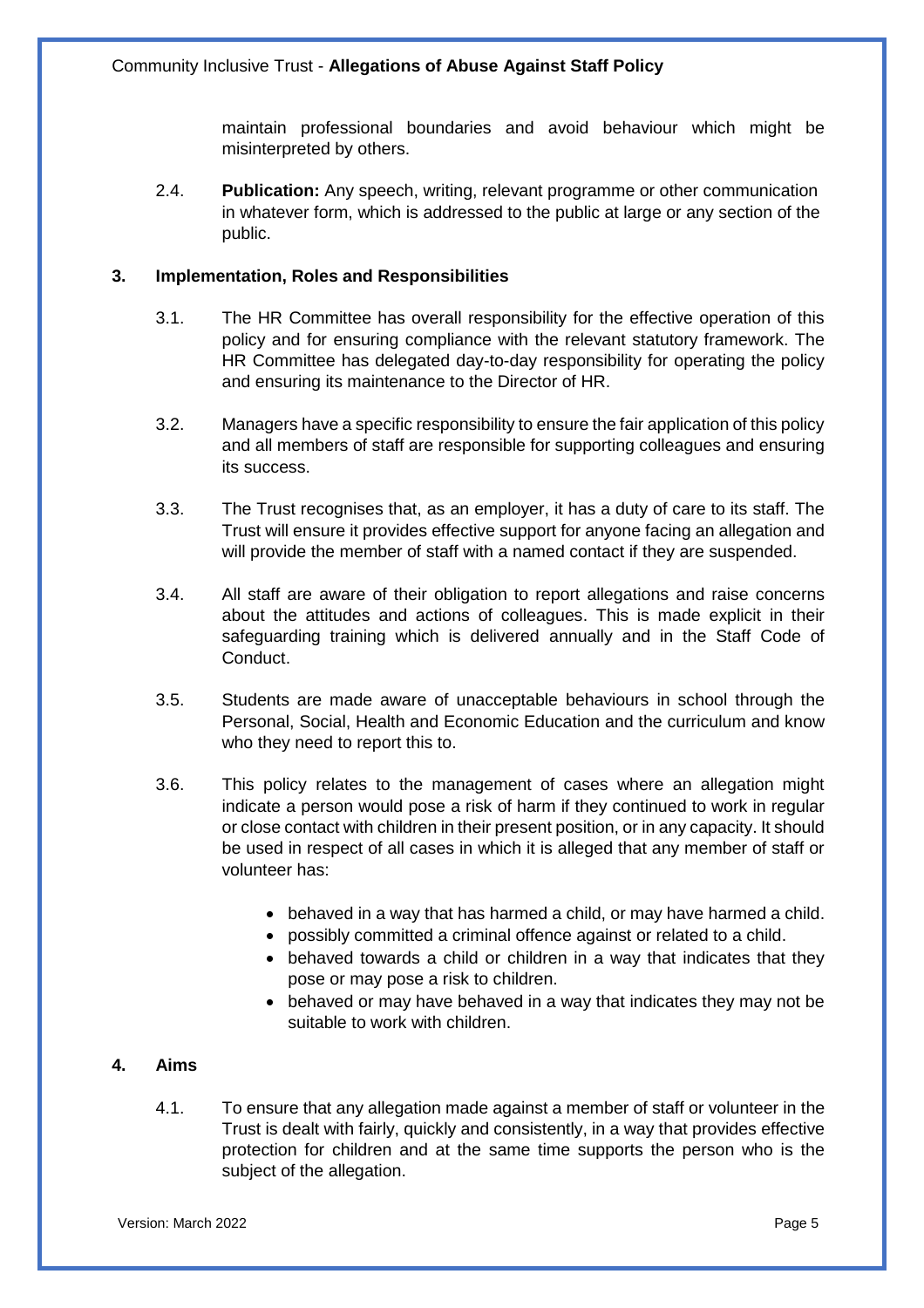4.2. This guidance outlines the initial response to an allegation of abuse against a member of staff or volunteer in the Trust.

## **5. Dealing with Allegations of Abuse**

- 5.1. Any allegations must be reported to the Headteacher of the individual school immediately or the school's Designated Safeguarding Lead (DSL), who will then inform the Headteacher. The DSL/Headteacher will discuss the allegation with the Director of Safeguarding and Wellbeing and the Local Authority Designated Officer (LADO).
- 5.2. If an allegation is against the Headteacher, it should be reported to the Director of Education who will discuss the allegation with the Director of Safeguarding and Wellbeing, DSL and LADO.
- 5.3. The Headteacher/DSL/Director of Education will also inform the Chair of the Local School Board (LSB) (or the Chair of The Trust Board in the case of an allegation made against a member of the Central Support Team) that an allegation has been made against a member of staff which is now being investigated.
- 5.4. Allegations will be dealt with quickly in a fair and consistent way that provides effective protection for the student and supports the person who is the subject of the allegation.
- 5.5. Where the allegation is extremely serious, e.g. where a pupil's life may be in danger, immediate intervention by the Police or children's social care services will be required.
- 5.6. Every effort must be made to maintain confidentiality and guard against unwanted publicity while an allegation is being investigated.
- 5.7. In response to an allegation, the suspension of the member of staff is not the default option. Each allegation will be considered individually. A member of staff will only be suspended if there is no reasonable alternative. If suspension is deemed appropriate, the reasons and justification should be recorded by the Trust and the member of staff notified in writing of the reasons.
- 5.8. Students found to have made malicious allegations are likely to have breached Trust behaviour policies. Individual schools will consider whether to apply an appropriate sanction, which could include temporary or permanent exclusion. A referral to the Police may also be considered if there may be grounds for criminal proceedings.
- 5.9. If a member of staff is dismissed following an allegation, or if an allegation is substantiated, but the member of staff is not dismissed, the Director of Safeguarding and Wellbeing and the LADO will be informed of this detail.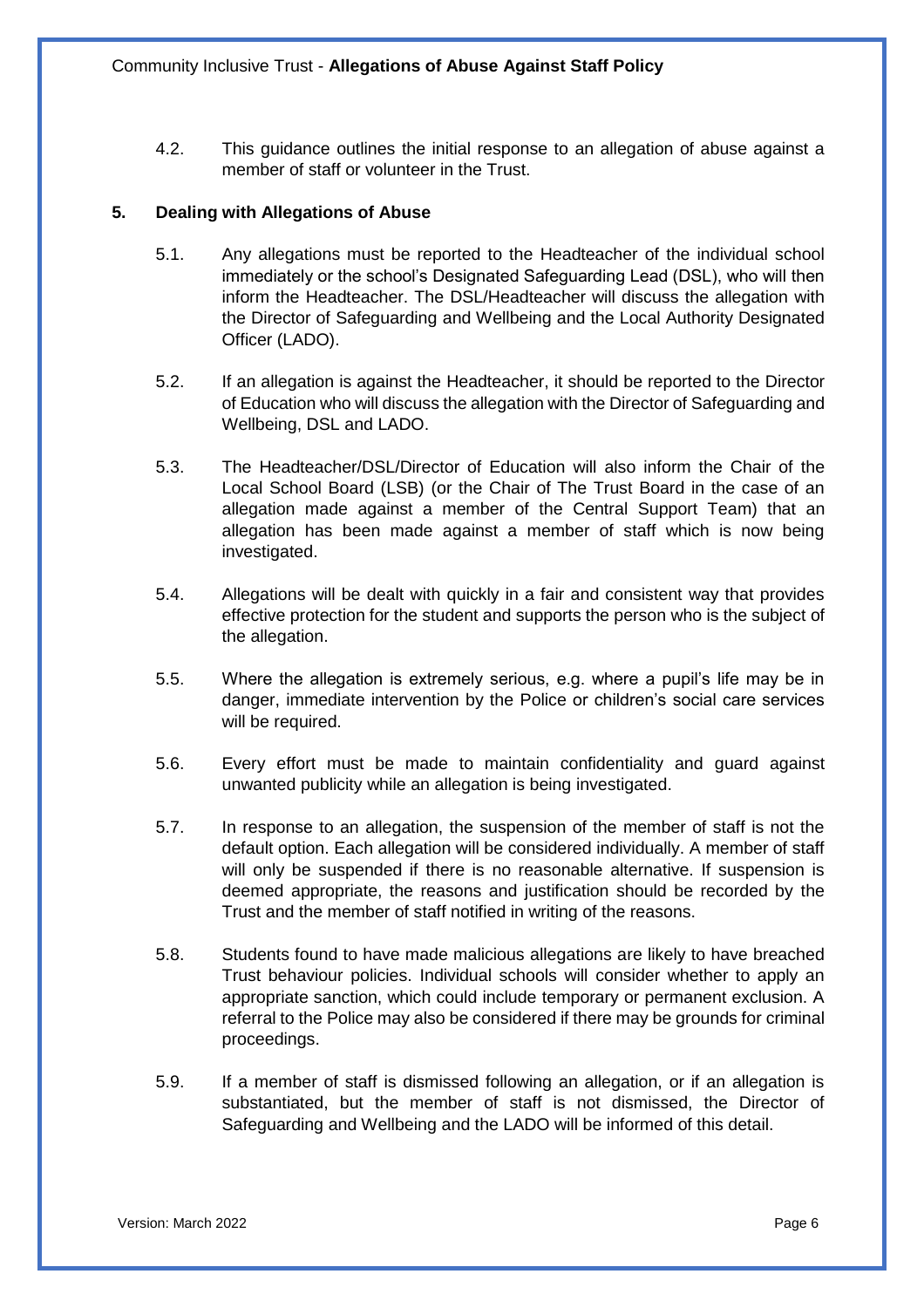5.10. All staff should be aware of their duty to raise concerns about the attitudes and actions of colleagues. The Trust recognises that students cannot be expected to raise concerns in an environment where staff fail to do so.

## **6. Physical Intervention**

- 6.1. Staff must only ever use physical intervention as a last resort. At all times, any physical intervention used must be the minimal force necessary to prevent injury to another person/or to the individual themselves.
- 6.2. The Trust understands that physical intervention of a nature which causes injury or distress to a child may need to be considered under child protection guidelines, for example, whether a criminal offence has been committed.

## **7. Supply Staff**

- 7.1. In some cases, the Trust will need to consider an allegation against an individual not directly employed by the Trust, where the Trust's disciplinary procedures do not fully apply, e.g. supply staff provided by an employment agency or business. The Trust will work with the agency to ensure allegations are dealt with properly.
- 7.2. Under no circumstances will the Trust decide to cease to use a member of supply staff due to safeguarding concerns without finding out the facts and liaising with the LADO to determine a suitable outcome.
- 7.3. The Headteacher will discuss with the agency whether it is appropriate to suspend the member of supply staff, or redeploy them to another part of the school, whilst an investigation is conducted.
- 7.4. The Trust will take the lead on investigations, as supply staff, while not directly employed by the Trust, are under the supervision, direction and control of the Trust when working in a Trust school. Agencies will be fully involved in any investigation and will be expected to fully cooperate with enquiries from the LADO, Police and/or children's services.
- 7.5. The member of supply staff subject to an allegation will be advised to contact their trade union representative, if they have one, or colleague for support.
- 7.6. The allegations management meeting will address issues, such as information sharing, to ensure that any previous concerns or allegations known to the agency are taken into account by the Trust during the investigation.
- 7.7. An agency used by the Trust will be informed of the Trust's process for managing allegations. This will include inviting the agency's HR manager or equivalent to meetings and keeping them up-to-date with information about the Trust's policies.

## **Procedures**

## **8. Reporting Allegations**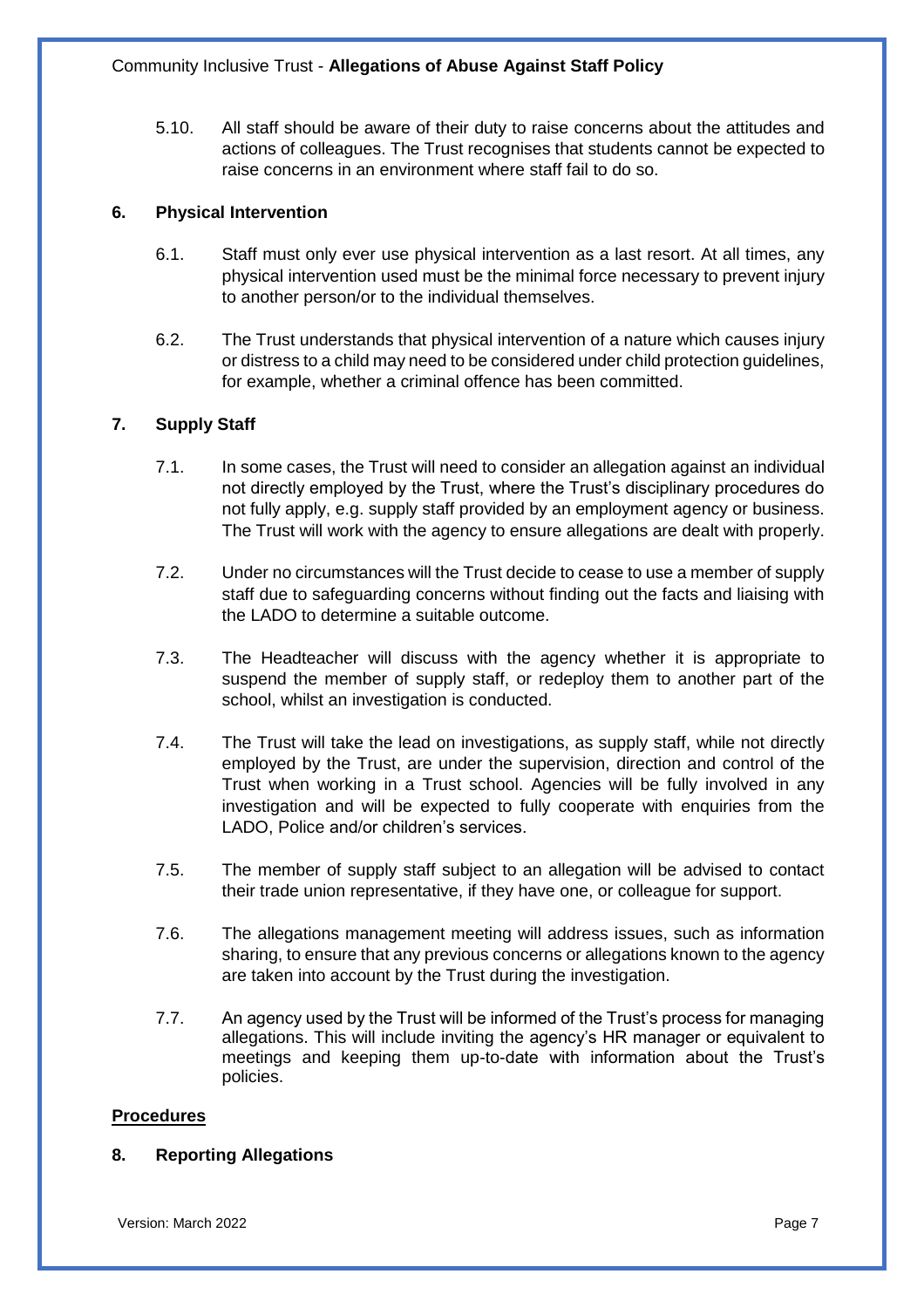- 8.1. All allegations must be reported to the Headteacher of the individual school or the school DSL. On all occasions, the Headteacher/DSL will discuss the content of the allegation with the Director of Safeguarding and Wellbeing and the LADO will be informed.
- 8.2. In the absence of the Headteacher or the Director of Safeguarding and Wellbeing, allegations must be reported in person to the Directors of Education (SEND/mainstream) and Director of HR.
- 8.3. If the allegation made to a member of staff concerns the Headteacher, the member of staff will inform the Director of Education and the Director of Safeguarding and Wellbeing and the LADO will be informed.
- 8.4. In the case of the allegation being made against the CEO, the report must be made to the Director Safeguarding and Wellbeing and the Chair of the Trust Board and the LADO will be informed.

## **9. Initial Investigation of an Allegation**

- 9.1. An initial assessment of the allegation will be conducted on the same day the allegation is made, if reasonably possible. If it is not possible, the initial investigation will be conducted the next working day.
- 9.2. Students making an allegation will be listened to and an accurate, written account recorded and signed by the student, where this is appropriate and the student is able to do so. The account must be taken in the student's own words.
- 9.3. The initial sharing of information and evaluation may lead to a decision that no further action is to be taken regarding the individual facing the allegation. In these circumstances, the Headteacher and Director of Safeguarding and Wellbeing will record the reason and justification and will agree with the LADO about what information will be shared with the person who is the subject of the allegation.
- 9.4. The right of staff to use reasonable force when dealing with instances of physical contact, such as disruptive behaviour, will be taken into account when considering allegations.
- 9.5. If the allegation is not clearly false and there is cause to suspect that a child is suffering, or is likely to suffer, significant harm, the LADO or DSL will immediately refer it to local authority children's social care or Police and ask for a strategy discussion, in accordance with 'Working Together to Safeguard Children', to be convened straight away. In those circumstances, the strategy discussion will include the LADO and the Director of Safeguarding and Wellbeing, Director of Education or Director of HR.
- 9.6. If there is not a cause to suspect that 'significant' harm is an issue, but a criminal offence might have been committed, the LADO will immediately inform the Police to discuss the decision on whether a Police investigation is to be conducted.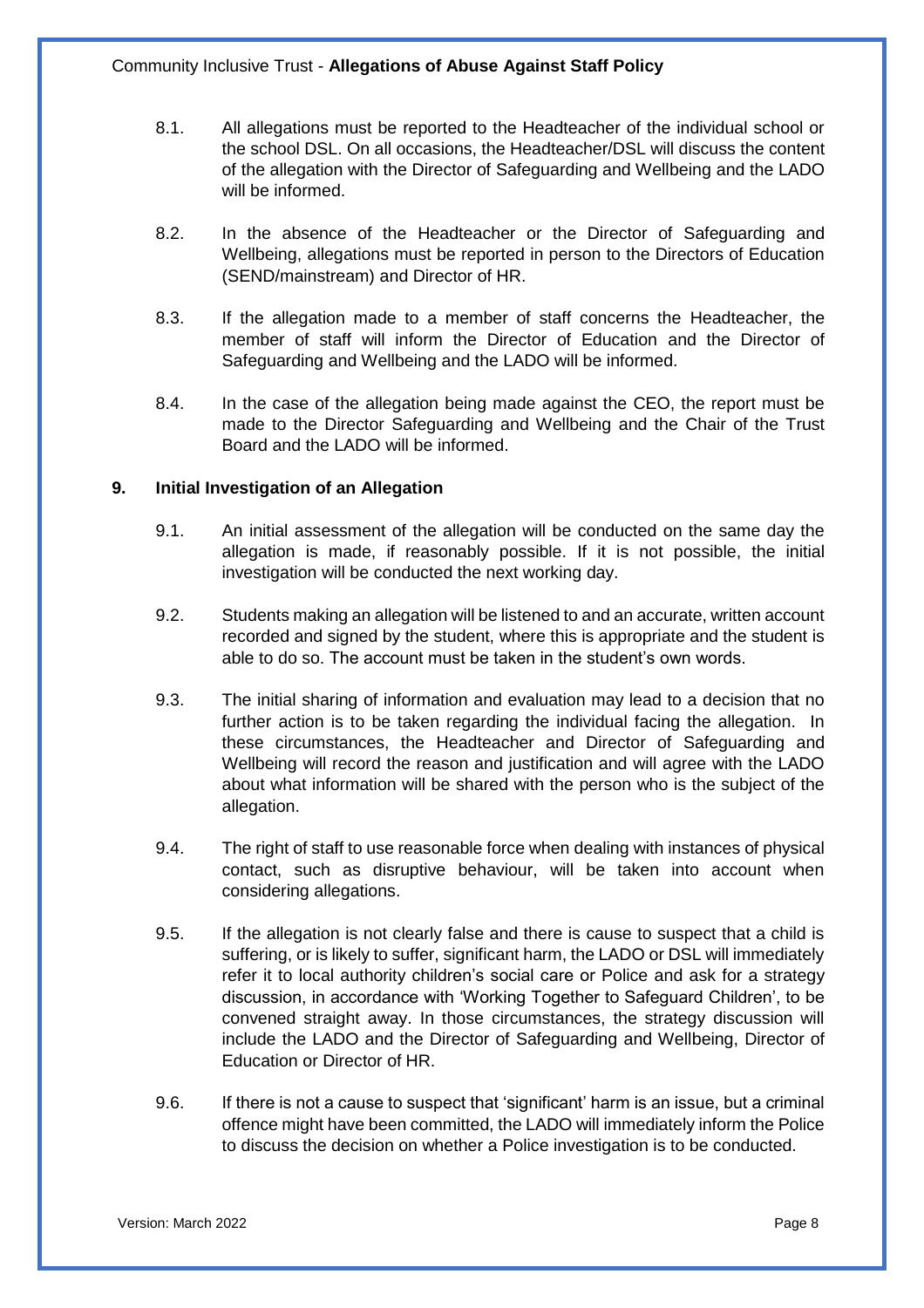9.7. Unless there is an objection by the local authority, social care services or the Police, the member of staff who is the subject of the allegation (the member of staff concerned) will be informed of concerns or allegations as soon as possible. They will then be given an explanation of the likely course of action.

## **10. Investigation of an Allegation**

- 10.1. If further investigation is required, the Trust will appoint an individual to carry this out (Case Investigator). In some situations, an independent investigation by a third party may be necessary.
- 10.2. The member of staff concerned will be interviewed by the Case Investigator observing the Trust's disciplinary procedure. If a referral has been made to the Police or social care services, the Trust will only conduct this interview once the Police or social care services have indicated that it will not interfere with any child protection enquiries or criminal investigations.
- 10.3. The member of staff concerned will be advised of the following:
	- The full allegation.
	- To contact their trade union representative, if they have one, or a work colleague for support. If applicable, the member of staff will be granted welfare counselling available through the Trust.
	- Their right to respond to the allegation and provide any evidence or documents to support their response.
- 10.4. The Case Investigator will also interview any witnesses to the incident or obtain any relevant evidence that has been referred to in any interviews.
- 10.5. The Case Investigator will provide a report to the Headteacher of the individual school, of the findings and evidence obtained, unless the Headteacher is the subject of the allegations.
- 10.6. The member of staff concerned will be kept informed of the progress of the case by a named manager or HR representative. This representative will also consider what other support is appropriate for the member of staff. This could also include support via the Employee Assistance Programme and the member of staff's line manager.
- 10.7. Particular care needs to be taken when staff are suspended to ensure that they are kept informed of both the progress of their case and current work-related issues.
- 10.8. Social contact with colleagues must not be prevented unless there is evidence to suggest that such contact is likely to be prejudicial to the gathering and presentation of evidence. Staff are reminded that it may become a disciplinary if there is a breach of confidentiality.
- 10.9. Parents or carers of a child or children involved will be told about the allegation as soon as possible if they do not already know of it. However, where a strategy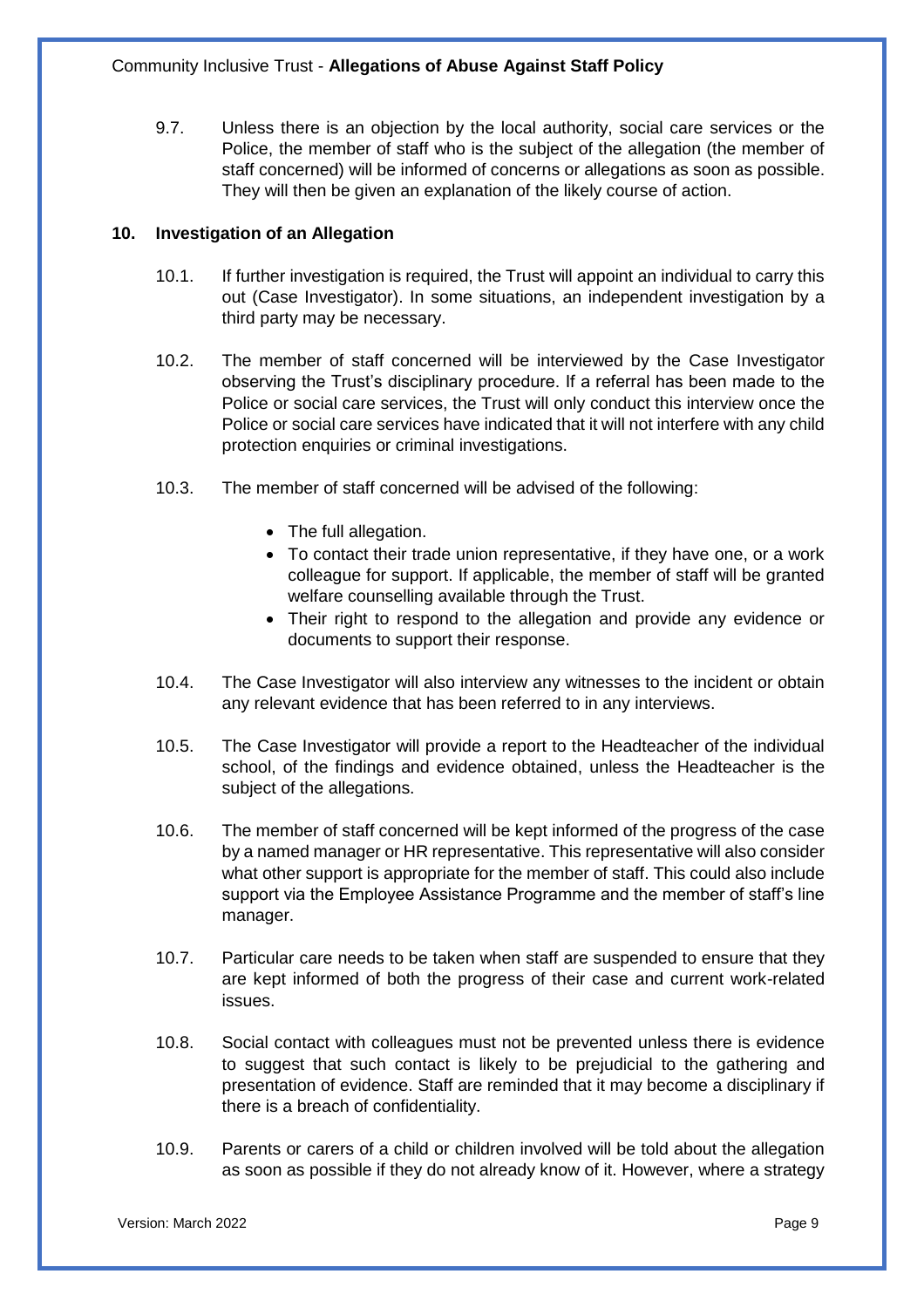discussion is required, or Police or local authority children's social care services need to be involved, the Headteacher and appropriate body must not do so until those agencies have been consulted and have agreed what information can be disclosed to parents.

10.10. Parents and carers will be made aware of their requirement to maintain confidentiality about any allegations made against any teacher while investigations are ongoing and will be advised to seek legal advice if they wish reporting restrictions to be removed.

#### **11. Investigation Outcome**

- 11.1. When carrying out the investigation, the Trust will use one of the following definitions to determine the outcome of its investigation into the allegation:
	- **Substantiated**  where there is sufficient evidence to prove the allegation;
	- **Malicious** where there is sufficient evidence to disprove the allegation and there has been a deliberate act to deceive;
	- **False** where there is sufficient evidence to disprove the allegation;
	- **Unsubstantiated**  where there is insufficient evidence either to disprove or prove the allegation. This term does not imply guilt or innocence;
	- **Unfounded**  where there is no evidence or proper basis which supports the allegation being made. This will also be used in circumstances where the allegation related to a misinterpretation of an incident or where the witness was unaware of the circumstances.
- 11.2. When considered necessary, a disciplinary hearing will be held within the next ten working days (or if the matter is referred to the Police or social care services, after their investigation is concluded); and in accordance with the Trust's Disciplinary Policy.
- 11.3. The deliberations of a disciplinary hearing, and the information that has been considered to reach a decision, cannot be disclosed.
- 11.4. The parents or carers must also be kept informed about the progress of the case and notification of the outcome where there is not a criminal prosecution.
- 11.5. In cases where a child may have suffered significant harm or there may be a criminal prosecution, the local authority social care services or the Police will consider what support the child or children involved may need.

## **12. Timescales**

12.1. The time taken to investigate and resolve individual cases depends on a variety of factors including the nature, seriousness and complexity of the allegation. In addition, a lot of these timescales are outside the control of the Trust.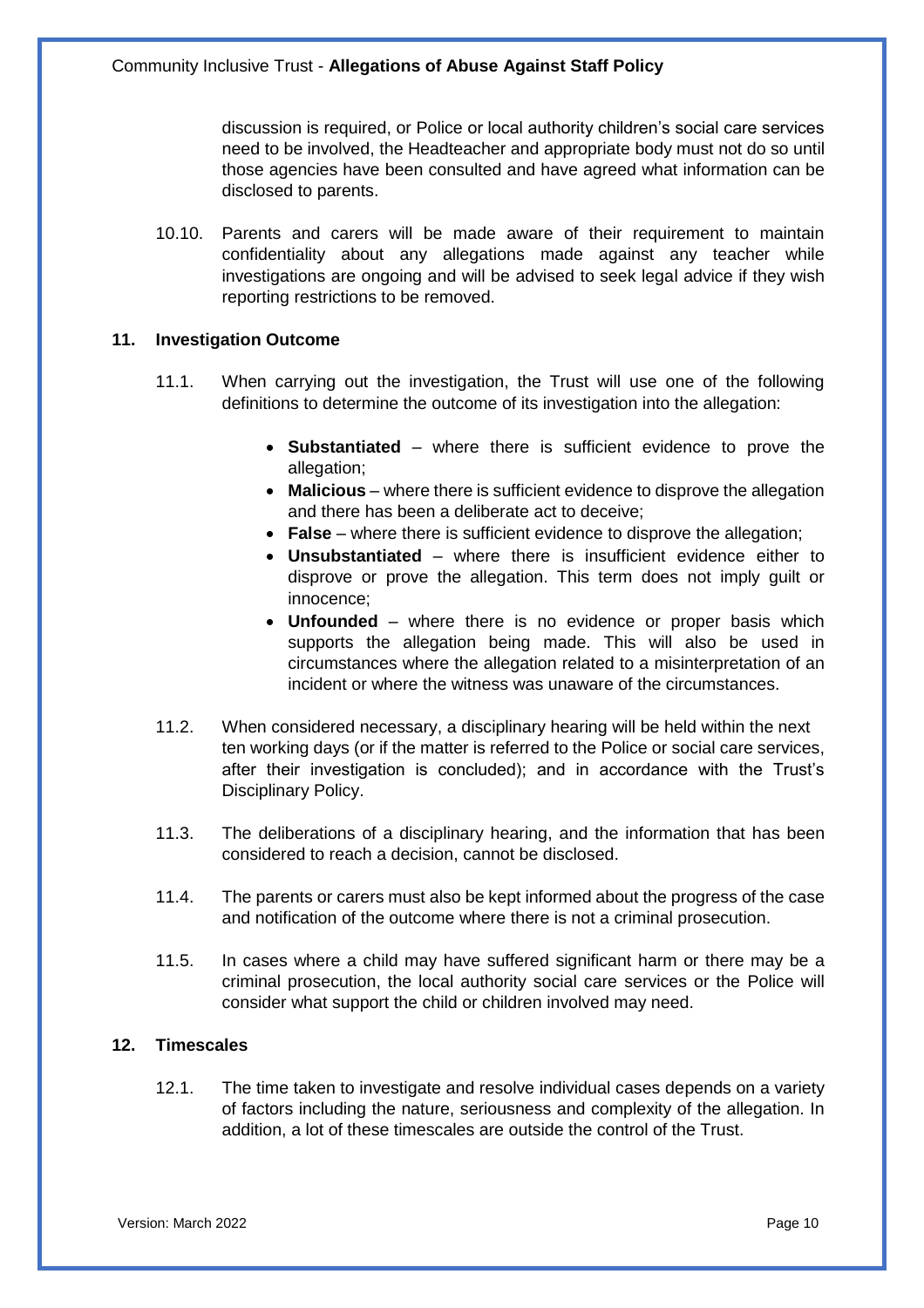- 12.2. For those cases where it is immediately clear that the allegation is unfounded or is malicious, it is expected that the case should be resolved within one week, or five working days.
- 12.3. Where the initial consideration decides that the allegation does not involve a possible criminal offence, the Trust will handle the investigation. If, however, there are concerns about child protection, the Trust will discuss these concerns with the LADO.
- 12.4. In such cases, if the nature of the allegation does not require formal disciplinary action, the Headteacher, and the appropriate body will instigate appropriate action within five working days.
- 12.5. If a disciplinary hearing is required and can be held without further investigation, the hearing will be held within ten working days.
- 12.6. If a disciplinary hearing is required but requires further investigation, the hearing will be held as soon as possible on completion of that investigation.
- 12.7. If the strategy discussion or initial assessment decides that a Police investigation is required, a target date will be set for reviewing the progress of any Police investigation and subsequent consultation of The Crown Prosecution Service (CPS) about any decision to:
	- Charge the member of staff.
	- Continue to investigate.
	- Close the investigation.
- 12.8. Wherever possible, that review should take place no later than four weeks after the initial evaluation.
- 12.9. Dates for subsequent reviews, ideally at fortnightly intervals, will be set at the meeting if the investigation continues.
- 12.10. Referral must always be made to local authority guidelines.

#### **13. Oversight and Monitoring**

- 13.1. The LADO has overall responsibility for oversight of the procedures for dealing with allegations; for resolving any inter-agency issues; and for liaising with the Local Safeguarding Children Partnership LSCP on the subject. The LADO will provide advice and guidance to the Trust, in addition to liaising with the Police and other agencies. LADO will also monitor the progress of cases to ensure they are dealt with in a timely manner and that the cases are consistent with a thorough and fair process.
- 13.2. Reviews will be conducted at fortnightly or monthly intervals depending on the complexity of the case.

#### **14. Suspension**

Version: March 2022 Page 11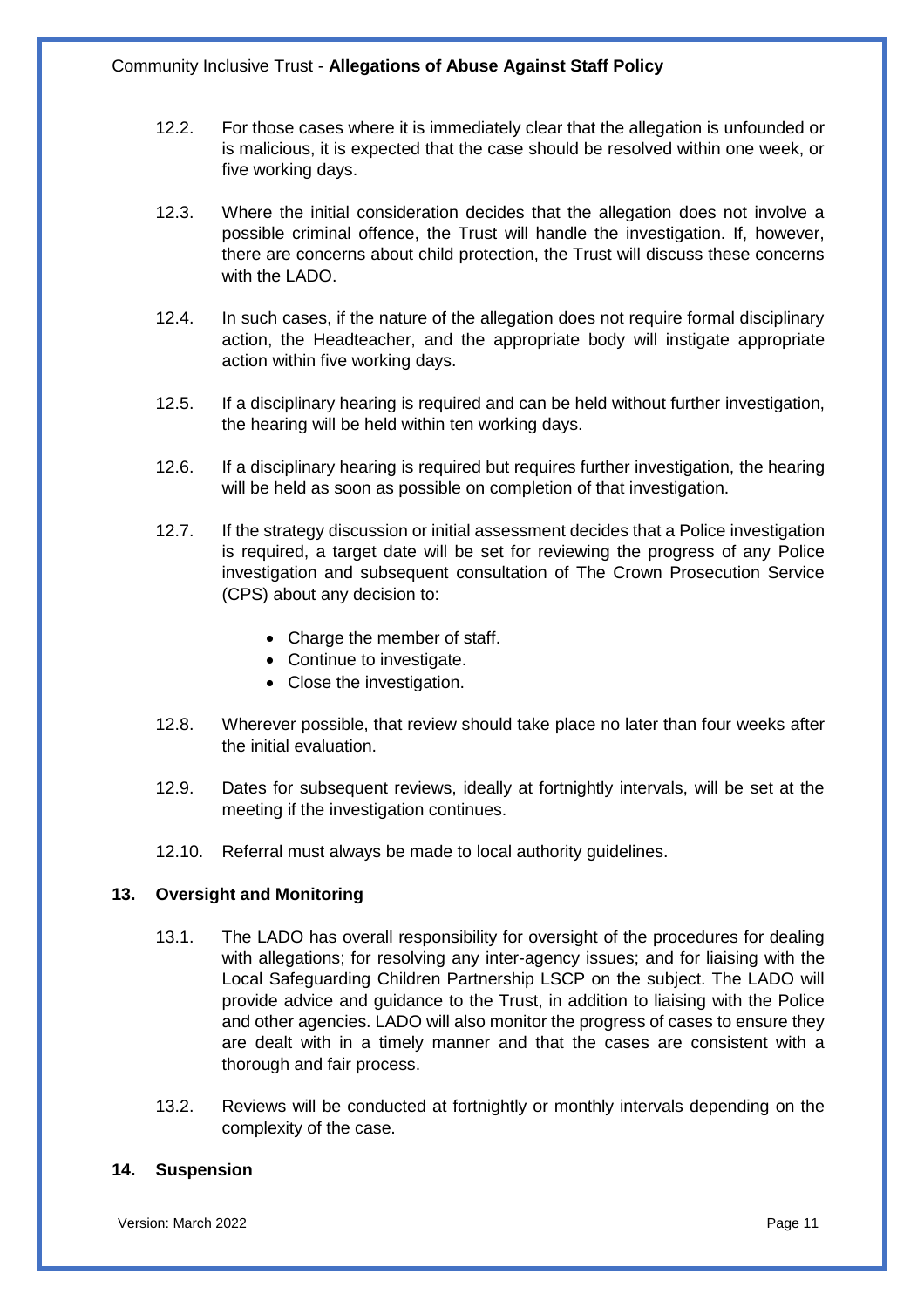- 14.1. The possible risk of harm to children posed by an accused member of staff needs to be effectively evaluated and managed in respect of the student(s) involved in the allegations.
- 14.2. This may require the Trust to consider suspending the member of staff concerned until the case is resolved.
- 14.3. The member of staff leading the investigation at the school/Trust must consider carefully whether the circumstances of the case warrant the member of staff being suspended from contact with children at the school until the allegation is resolved.
- 14.4. Approval for suspension must be gained from the Director of Safeguarding and Wellbeing or Director of HR. In urgent cases where it is not possible to gain their approval then approval must be sought from a Director of Education or the CEO.
- 14.5. The leading member of staff must also consider whether the result that would be achieved by suspensions could be obtained by alternative arrangements; for example, redeployment so that the individual does not have direct contact with the child concerned, or providing an assistant to be present when the individual has contact with children.
- 14.6. This allows time for an informed decision regarding the suspension and possibly reduces the initial impact of the allegation. This will, however, depend upon the nature of the allegation.
- 14.7. Suspension must not be an automatic response when an allegation is reported. If the Trust is concerned about the welfare of other children in the community or the family of the member of staff, those concerns will be reported to the LADO or the Police. However, suspension is highly-unlikely to be justified on the basis of such concerns alone.
- 14.8. Suspension will only be considered in a case where:
	- there is cause to suspect a child or other children at a school is, or are, at risk of significant harm; or
	- the allegation warrants investigation by the Police:
	- is potentially so serious that it might be grounds for dismissal;
	- there are reasonable grounds for concern that evidence may be tampered with/destroyed;
	- there is a belief that witnesses may be pressurised.
- 14.9. The Trust will consider the potential permanent professional reputational damage to staff that can result from suspension where an allegation is later found to be unsubstantiated, unfounded or maliciously intended.
- 14.10. Where it has been deemed appropriate to suspend a member of staff, they will be informed verbally and then given written confirmation explaining the reasons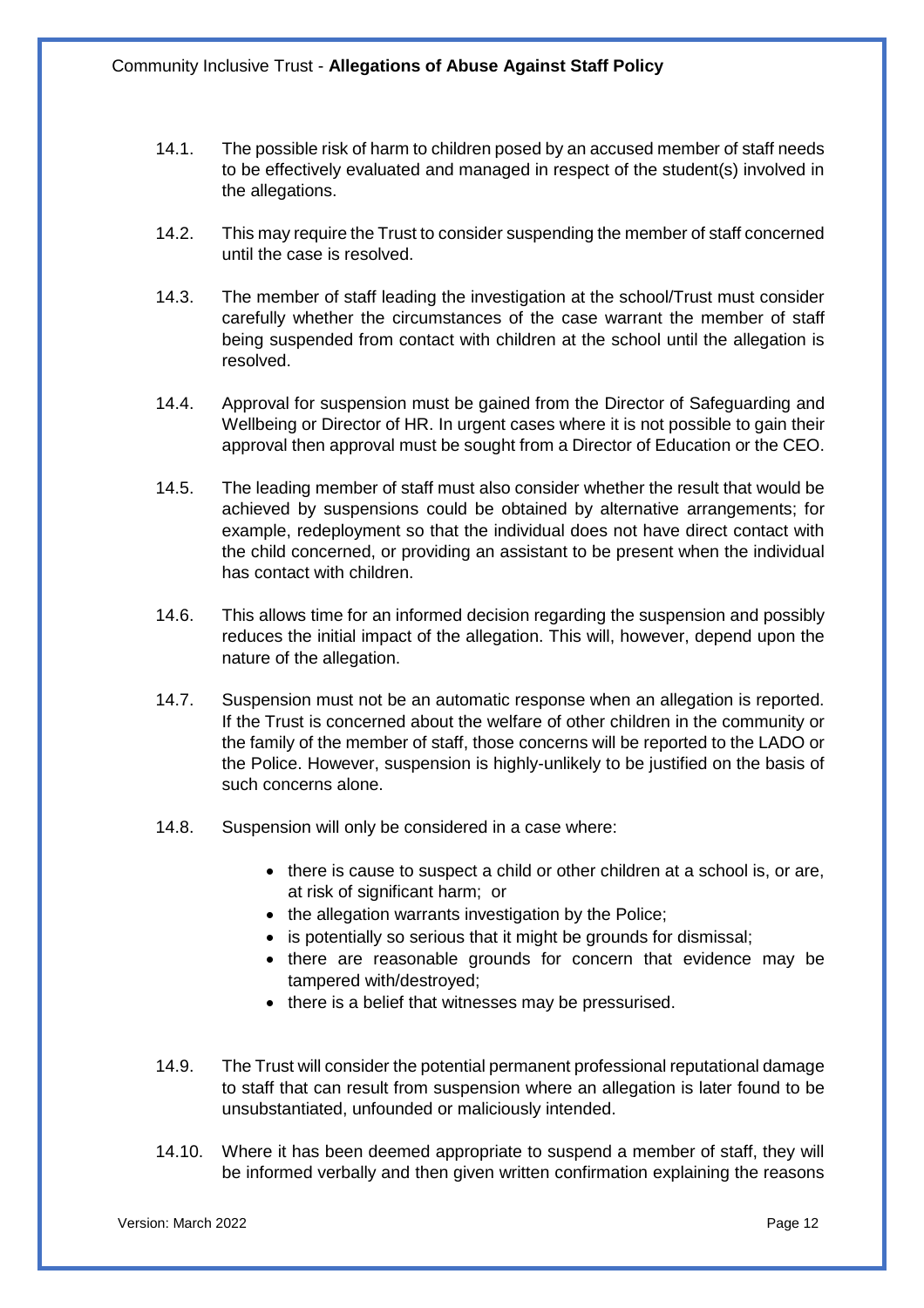for the suspension. The member of staff should be given the name and contact details for their named contact within the Trust.

- 14.11. Local authority children's social care services or the Police cannot require the Trust to suspend a member of staff or volunteer, although appropriate weight should be given to their advice.
- 14.12. The power to suspend is vested in the CEO and Directors of Education. However, where a strategy discussion or initial evaluation concludes that there should be enquiries by the local authority social care services and/or an investigation by the Police, the LADO should canvass Police and the local authority children's social care services for views about whether the accused member of staff needs to be suspended from contact with children and to inform them of the Trust's consideration of suspension.
- 14.13. Where the member of staff concerned is suspended but the investigation or disciplinary hearing finds an outcome of malicious, false or unfounded allegation and the conclusion is that the member of staff should return to work, the Trust will assess with the member of staff what support may be required to facilitate a return to work.

#### **15. Information Sharing**

- 15.1. In a strategy discussion or the initial evaluation of the case, the agencies involved will share all relevant information they have about the person who is the subject of the allegation, and about the alleged victim.
- 15.2. Wherever possible, the Police will obtain consent from the individual's concerned in the allegations in order to share with the Trust any statements or evidence gathered. This consent should be obtained as the investigation proceeds. This will enable the Police to share relevant information without delay at the conclusion of their investigation or any court case.
- 15.3. The local authority's social care services should adopt a similar procedure when making enquiries to determine whether the child or children named in the allegation require protection or services. This is to ensure that any relevant information obtained in the course of those enquires can be passed on to the Trust for possible use in a disciplinary case.
- 15.4. Schools and lead Trust staff will take advice from the Director of Safeguarding and Wellbeing, Director of HR, the LADO, Police and local authority social care services to agree the following:
	- who needs to know and, importantly, exactly what information can be shared;
	- how to manage speculation, leaks and gossip;
	- what, if any, information can be reasonably given to the wider community to reduce speculation; and
	- how to manage press interest if and when it should arise. In deciding what information to disclose, careful consideration should be given to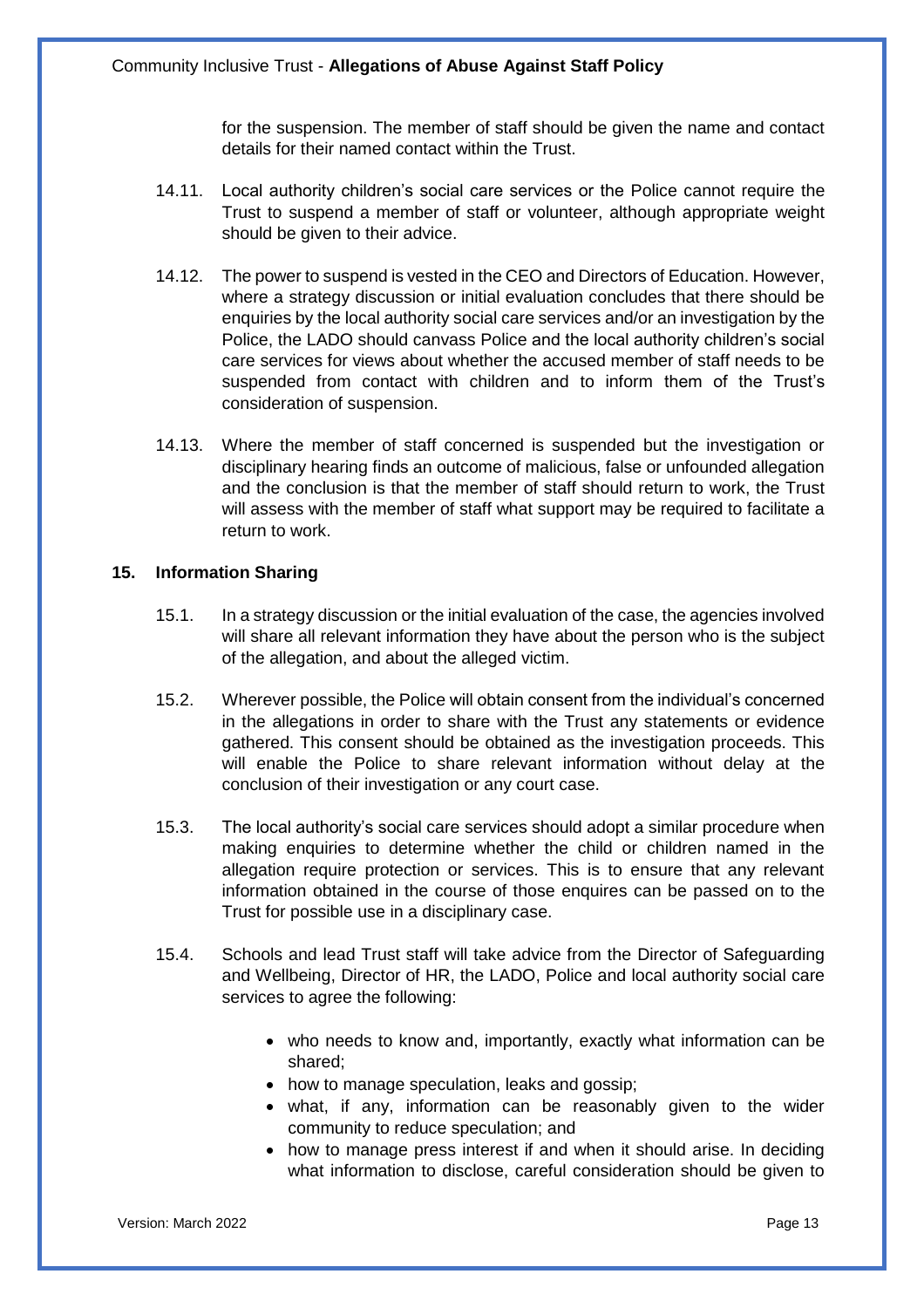the provisions of the Data Protection Act 2018, confidentiality and, where relevant, the Human Rights Act 1998.

#### **16. Resignations**

- 16.1. The fact that a member of staff tenders their resignation, or ceases to provide their services, must not prevent an allegation being followed up in accordance with these procedures.
- 16.2. It is important that every effort is made to reach a conclusion in all cases of allegations which may have a bearing on the safety or welfare of children, including any in which the member of staff concerned refuses to cooperate with the process.
- 16.3. Wherever possible, the member of staff concerned must be given a full opportunity to answer the allegation and make representations about it. The process of recording the allegation, gathering supporting evidence, and reaching a judgement about whether the allegation can be regarded as substantiated must continue even if the member of staff concerned has not taken the opportunity to answer the allegation or where the member of staff does not cooperate.
- 16.4. It may be difficult to reach a conclusion in the event of the member of staff concerned not cooperating and it may not be possible to apply any disciplinary sanctions if the member of staff's period of notice expires before the process is complete. However, it is important to reach and record a conclusion wherever possible.

## **17. Action following a Criminal Investigation or a Prosecution**

- 17.1. The Police or Crown Prosecution Service should inform the Trust and the LADO straight away when/if:
	- a criminal investigation and any subsequent trial is complete.
	- it is decided to close an investigation without charge.
	- the prosecution has been discontinued after the person is charged.
- 17.2. In these circumstances, the LADO will discuss with the Headteacher, Director of Safeguarding and Wellbeing, the CEO, or the Chair of the Trust Board (where the allegation is against the CEO) whether any further action, including disciplinary action, is appropriate and, if so, how to proceed.
- 17.3. The information provided by the Police and/or the local authority social care services will inform the decision on whether any further action is appropriate and how to proceed. The options will depend on the circumstances of the case and the consideration will need to take account of the result of the Police investigation or the trial, as well as the different standard of proof required in disciplinary and criminal proceedings.

## **18. Record Keeping**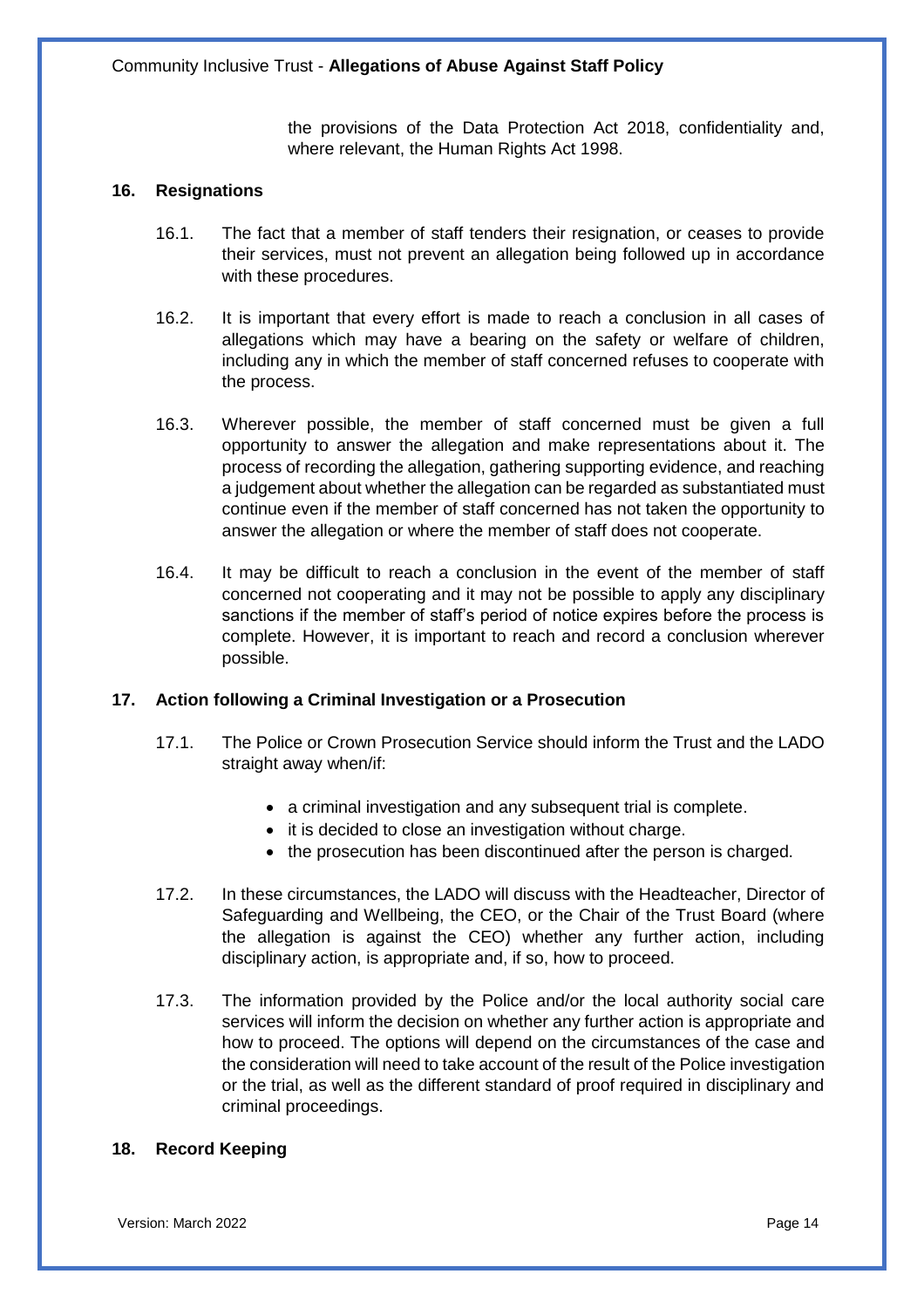- 18.1. Details of allegations that are found to have been malicious will be removed from personnel records.
- 18.2. For all other allegations, it is important that the following is kept in the confidential personnel file of the member of staff concerned:
	- a clear and comprehensive summary of the allegation.
	- details of how the allegation was followed up and resolved.
	- a note of any action taken and decisions reached.
- 18.3. A copy of this information will also be given to the member of staff concerned.
- 18.4. The purpose of the record is to enable accurate information to be given in response to any future request for a reference, where appropriate. It will provide clarification in cases where future Disclosure and Barring Service (DBS) checks reveal information from the Police about an allegation that did not result in a criminal conviction. It will also help to prevent unnecessary re-investigation if, as sometimes happens, an allegation re-surfaces after a period of time.
- 18.5. The record will be retained at least until the member of staff concerned has reached normal pension age or for a period of ten years from the date of the allegation, whichever is longer.

## **19. Action on Conclusion of a Case**

- 19.1. If an allegation is substantiated and the member of staff is dismissed, the Trust has a statutory duty to make reports and to provide relevant information to the DBS and Teacher Regulation Agency when it believes that an individual has engaged in conduct that harmed (or is likely to harm) a child, including inappropriate sexual conduct; or if a person otherwise poses a risk of harm to a child. Referrals will be made as soon as possible after the resignation or removal of the member of staff involved and within one month of ceasing to use the person's services.
- 19.2. In such circumstances, the duty to refer an individual to the DBS arises where an employer has removed the individual from relevant work with children or the person has chosen to cease relevant work in circumstances where they would have been removed had they not done so. The DBS will consider whether to bar the person from working in regulated activity, which will include work in schools and other educational establishments.
- 19.3. Upon conclusion of the case where the member of staff concerned has been suspended and can now return to work, the Trust and the school will consider how best to facilitate that. Most people will benefit from some help and support to return to work after a very stressful experience.
- 19.4. Depending on the individual's circumstances, a phased return and/or the provision of a mentor to provide assistance and support in the short term may be appropriate for the member of staff.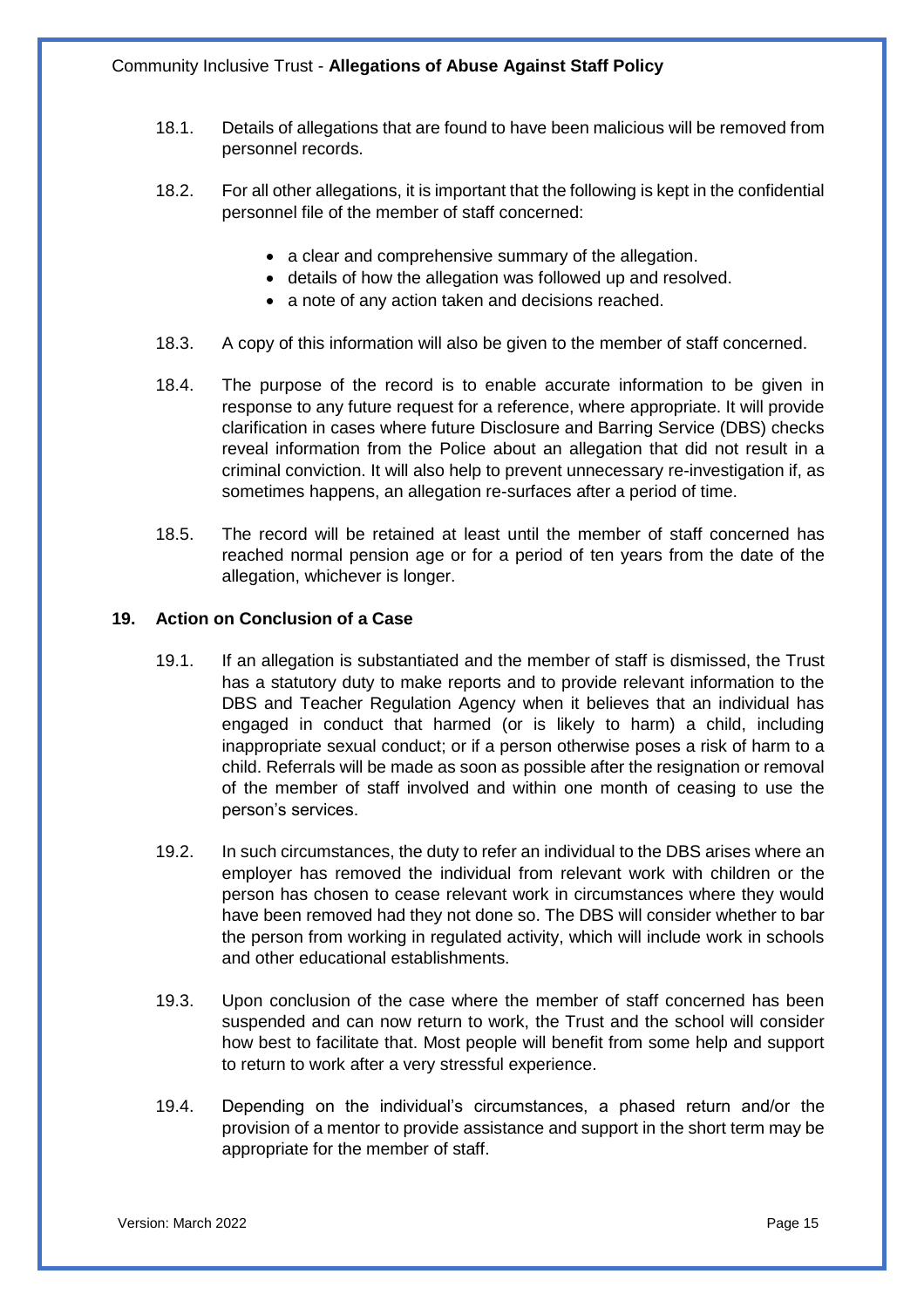19.5. The Trust and the school will also consider how the member of staff's contact with the child or children who made the allegation can best be managed if they are still a student at the school.

## **20. Reflection and Further Action**

- 20.1. At the conclusion of a case in which an allegation is substantiated, the LADO should review the circumstances of the case with the Headteacher, the Director of Safeguarding and Wellbeing, the CEO and/or the Chair of the Trust. This is to determine whether there are any improvements to be made to the Trust's procedures or practices to help prevent similar events in the future. This will include issues arising from the decision to suspend the member of staff, the duration of the suspension and whether or not suspension was justified.
- 20.2. If an allegation is determined to be unfounded or malicious, the LADO should refer the matter to local authority children's social care services to determine whether the child concerned requires their services, or may possibly have been abused by someone else.
- 20.3. In the event that an allegation is shown to have been deliberately invented or malicious, the appropriate body and Headteacher will consider whether any disciplinary action is appropriate against the person responsible, even if he or she was not a student.
- 20.4. The CPS have published guidance for the Police on harassment (CPS Stalking and Harassment Guidance) under the Protection from Harassment Act 1997, which can be referred to as necessary.

#### **21. References**

21.1. Cases in which an allegation was proven to be unsubstantiated, unfounded or malicious will not be included in employer references. A history of repeated concerns or allegations which have all been found to be unsubstantiated, malicious, etc. will also not be included in any reference.

#### **Supporting those Involved**

#### **22. Supporting the accused**

- 22.1. The Trust has a duty of care to its employees and will act to manage and minimise the stress inherent in the allegations and disciplinary process. Support for the individual is vital to fulfilling this duty.
- 22.2. Individuals will be informed of concerns or allegations as soon as possible and given an explanation of the likely course of action, unless there is an objection by the children's social care services or the Police.
- 22.3. The individual will be advised to contact their trade union representative, if they have one, or a colleague for support.
- 22.4. The accused will be given access to welfare counselling or medical advice.